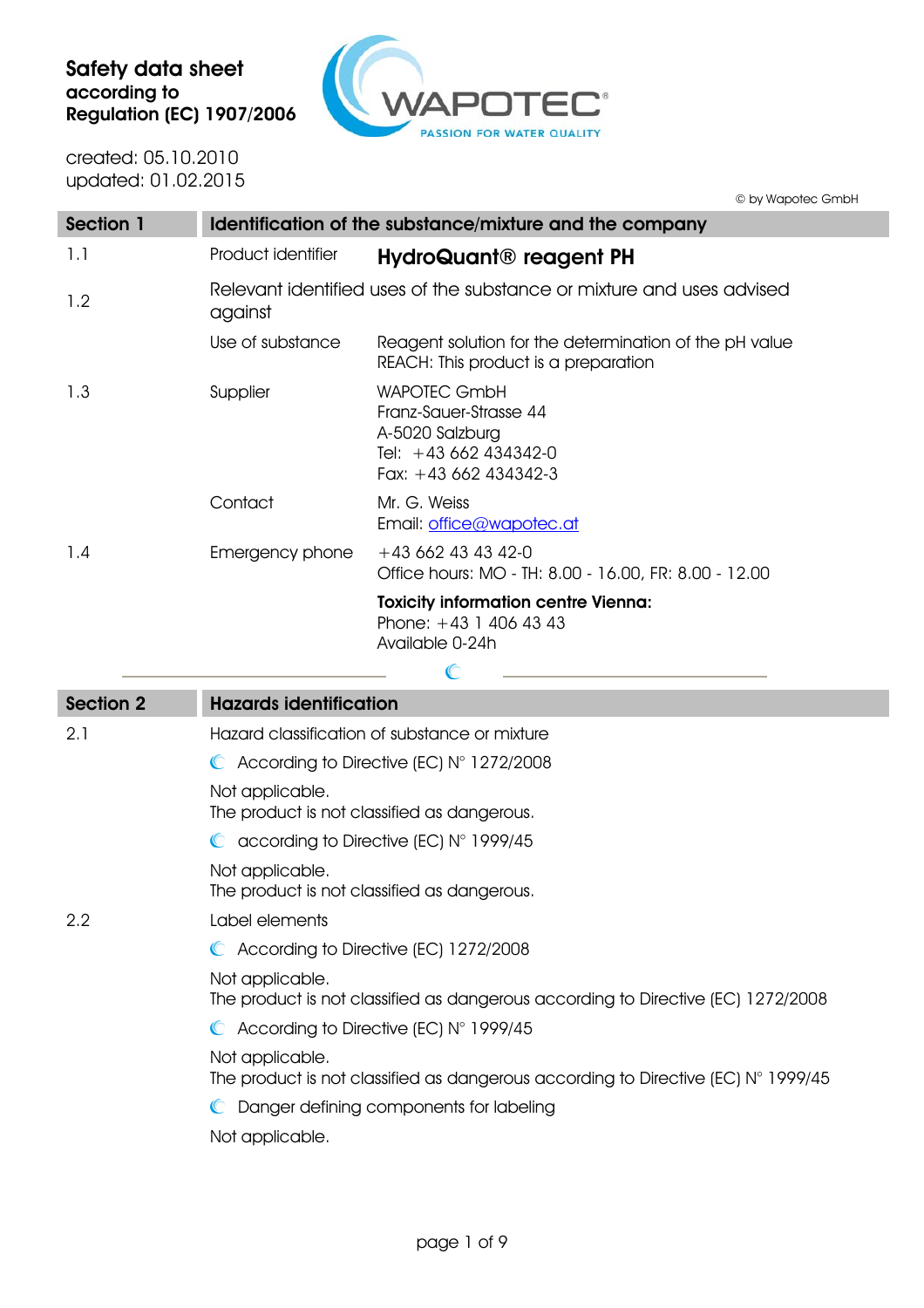

2.3 Other hazards.

Not applicable.

| <b>Section 3</b>                                                                                                                                                              | <b>Composition/information on ingredients</b>                                  |
|-------------------------------------------------------------------------------------------------------------------------------------------------------------------------------|--------------------------------------------------------------------------------|
| 3.2                                                                                                                                                                           | <b>Mixtures</b>                                                                |
|                                                                                                                                                                               | C Chemical characteristics                                                     |
|                                                                                                                                                                               | Aqueous solution<br>$CAS-N^\circ$ .<br>143-74-8<br>$EC-N^\circ$ .<br>205-609-7 |
|                                                                                                                                                                               | Phenol red indicator                                                           |
|                                                                                                                                                                               | Dangerous ingredients:<br>C                                                    |
|                                                                                                                                                                               | Not applicable.                                                                |
|                                                                                                                                                                               | $\mathbb{C}$                                                                   |
| Section 4                                                                                                                                                                     | <b>First-aid measures</b>                                                      |
| 4.1                                                                                                                                                                           | Description of first aid measures                                              |
|                                                                                                                                                                               | C After inhalation                                                             |
|                                                                                                                                                                               | Move affected person immediately to fresh air.<br>Seek medical treatment.      |
| After skin contact<br>$\mathbb{C}$<br>After skin contact, wash immediately with plenty of water, remove contaminated<br>clothing immediately. Get medical advice immediately. |                                                                                |
|                                                                                                                                                                               |                                                                                |
| After eye contact, rinse eye for several minutes (at least 10 minutes) under running<br>water holding eye lids open. Get medical advice immediately.<br>After ingestion       |                                                                                |
|                                                                                                                                                                               |                                                                                |
| 4.2                                                                                                                                                                           | Most important symptoms and effects, acute and delayed                         |
|                                                                                                                                                                               | No further relevant information available.                                     |
| 4.3                                                                                                                                                                           | Indications for immediate medical attention or special treatment needed        |
|                                                                                                                                                                               | No further relevant information available.                                     |
|                                                                                                                                                                               |                                                                                |

| Section 5 | <b>Fire-fighting measures</b>                        |
|-----------|------------------------------------------------------|
| -5.1      | Extinguishing media                                  |
|           | C Suitable extinguishing media                       |
|           | Adapt extinguishing measures to suit the environment |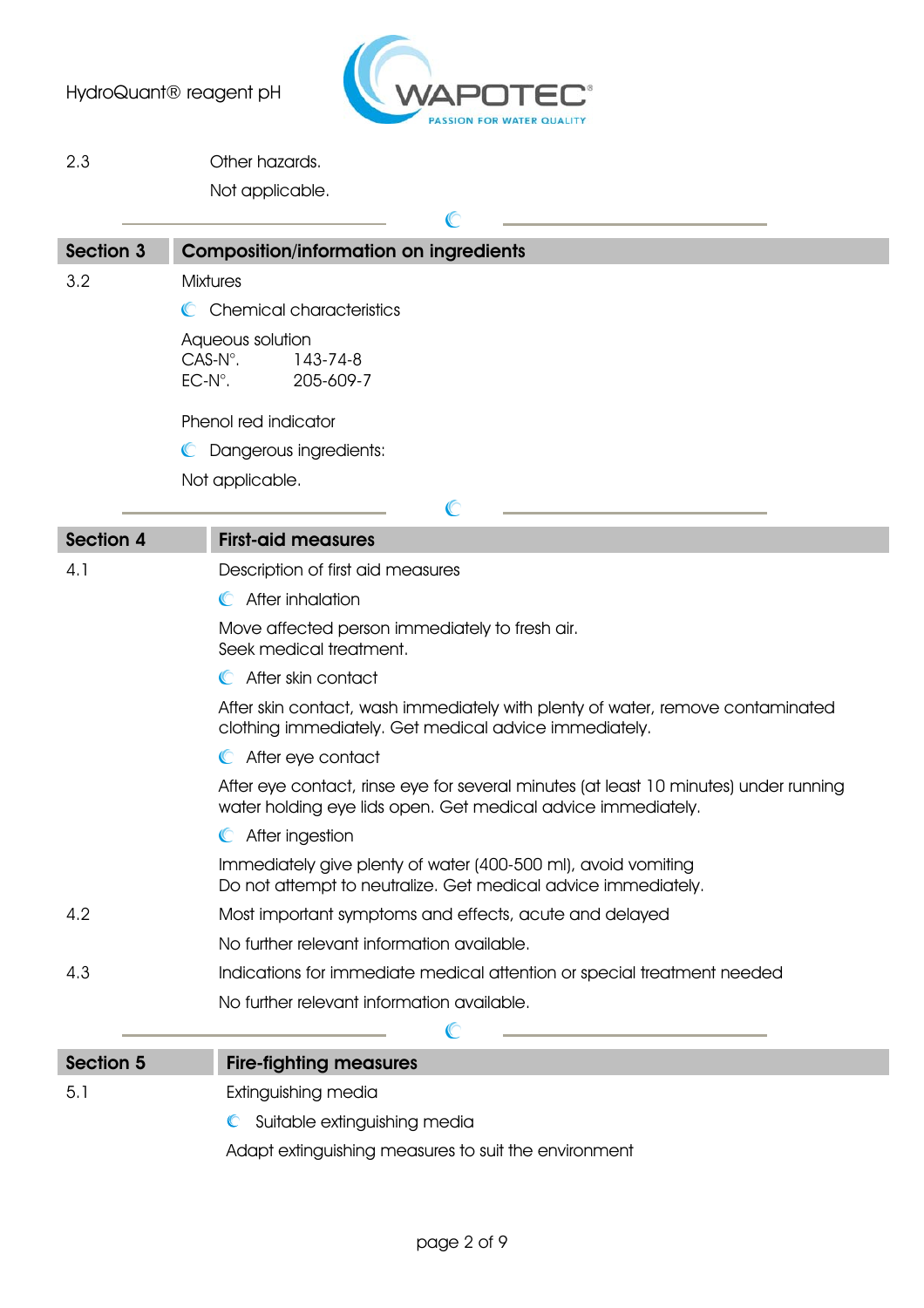

- $\mathbb{C}$ Unsuitable extinguishing media for safety reasons None. 5.2 Special hazards arising from the substance or mixture Not combustible. Ambient fire may liberate hazardous vapors. 5.3 Special protective actions for fire-fighters C Special protective equipment Wear self-contained breathing apparatus. Wear full protective suit. Additional information Prevent fire extinguishing water from contaminating surface water or the ground water system. Suppress gases/vapors/mists with a water spray jet.  $\mathbb{C}$ Section 6 **Accidental release mesures** 6.1 Personal precautions, protective equipment and suitable emergency procedures. Do not inhale vapors/aerosols. Avoid substance contact. Ensure sufficient ventilation.
- 6.2 Environmental precautions
	- Do not empty into drains.
- 6.3 Measures for cleaning/collecting:

Take up with liquid-absorbent and neutralizing material. Forward for disposal. Final cleaning.

 $\mathbb{C}$ 

6.4 Additional information

Information on protective measures see section 8 Information on disposal see section 13

| Section 7 | Handling and storage                                                |
|-----------|---------------------------------------------------------------------|
| 7.1       | Precautions for safe handling                                       |
|           | Observe advice on the label or analysis specification.              |
| 7.2       | Conditions for safe storage including any incompatibilities         |
|           | Store container tightly closed.                                     |
|           | C Fire and explosion protection measures                            |
|           | No particular protection measures necessary. Do not smoke.          |
|           | C Design of storage rooms and container                             |
|           | Store in a cool location.<br>Protect from heat and direct sunlight. |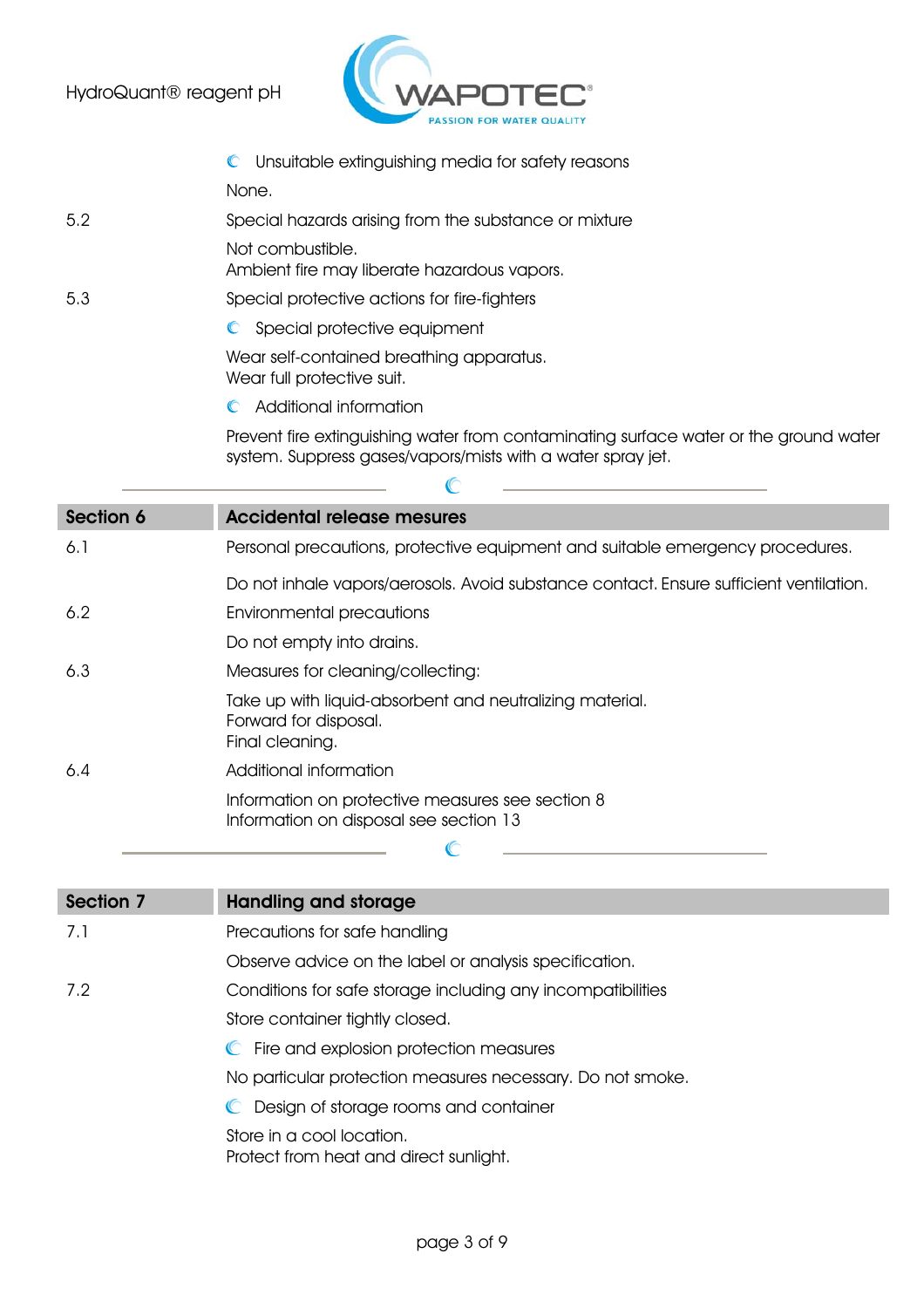

Protect from humidity and keep away from water. Protect from the effects of light. Store under dry and cool conditions. Store in a tightly closed container

- C Recommended storage temperature:  $+5^{\circ}$ C to  $+20^{\circ}$ C protect from sun
- **C** Material incompatibility

No material incompatibility known.

VbF class: Not applicable.

7.3 Specific end uses

Reagent solution for the determination of the pH value.

| C                |                                                                                                                                                                                                                                                                                   |  |  |
|------------------|-----------------------------------------------------------------------------------------------------------------------------------------------------------------------------------------------------------------------------------------------------------------------------------|--|--|
| <b>Section 8</b> | <b>Exposure controls and personal protection</b>                                                                                                                                                                                                                                  |  |  |
| 8.1              | Control parameters                                                                                                                                                                                                                                                                |  |  |
|                  | The product does not contain relevant quantities of substances with monitored limits<br>based on the workplace.                                                                                                                                                                   |  |  |
| 8.2              | Exposure controls                                                                                                                                                                                                                                                                 |  |  |
|                  | C General protective and hygiene measures                                                                                                                                                                                                                                         |  |  |
|                  | Follow usual precautions when dealing with chemicals. Keep away from food, drinks<br>and feed stuff. Do not eat or drink at work, wash hands before breaks and end of work.<br>Change contaminated work wear and clean it before the next wearing. Preventive skin<br>protection. |  |  |
|                  | Protective equipment should be selected specifically for the working place, depending<br>on concentration and quantity of the hazardous substances handled. The resistance of<br>the protective clothing to chemicals should be ascertained with the respective supplier.         |  |  |
|                  | Respiratory protection                                                                                                                                                                                                                                                            |  |  |
|                  | Necessary with appearance of vapors/aerosols. Recommended filter : Filter type E                                                                                                                                                                                                  |  |  |
|                  | Hand protection<br>$\mathbb{C}$                                                                                                                                                                                                                                                   |  |  |
|                  | Wear protective gloves.<br>Suitable glove material e.g. nitrile rubber (recommended thickness of the material: $\geq$<br>0.11 mm permeation level $6 > 480$ min)                                                                                                                  |  |  |
|                  | The selection of suitable gloves not only depends on the material, but also on other<br>quality characteristics and varies from manufacturer to manufacturer. The final<br>selection of the glove material must be carried out on the basis of penetration times.                 |  |  |
|                  | C Eye protection                                                                                                                                                                                                                                                                  |  |  |
|                  | Tightly sealed goggles                                                                                                                                                                                                                                                            |  |  |
|                  | Personal protection                                                                                                                                                                                                                                                               |  |  |
|                  | Wear acid proof protective clothing.                                                                                                                                                                                                                                              |  |  |

Preventive skin protection, wash hands and face after working with substance.

Environmental exposure controls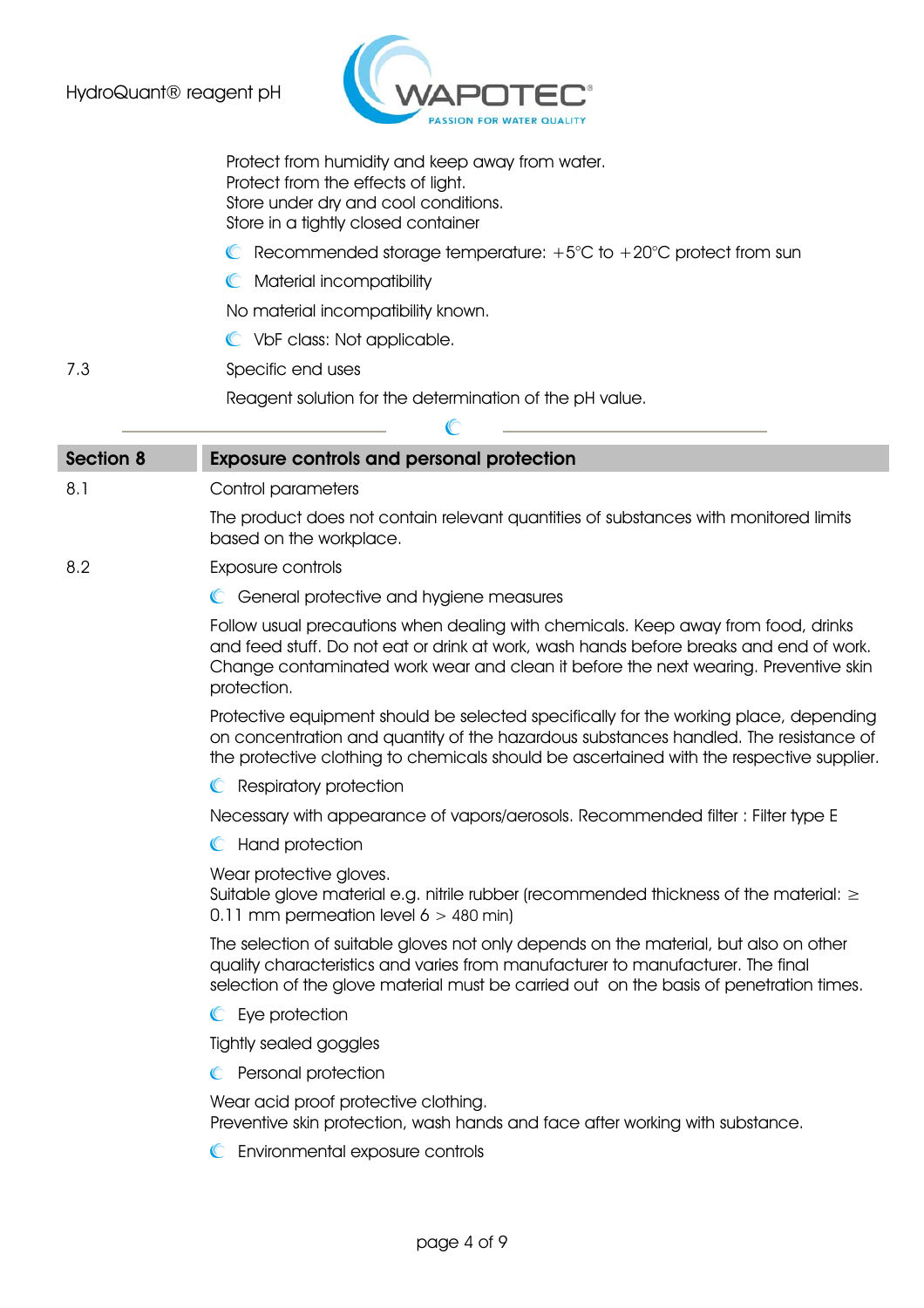

Do not empty into canalization/surface water/ground water. If the product contaminates lakes, rivers or sewages, inform appropriate authorities in accordance with local regulations.

| <b>Section 9</b> | <b>Physical and chemical properties</b>               |                          |  |
|------------------|-------------------------------------------------------|--------------------------|--|
| 9.1              | Information on basic physical and chemical properties |                          |  |
|                  | Appearance                                            | liquid                   |  |
|                  | Color                                                 | red                      |  |
|                  | Odor                                                  | inherent ordor           |  |
|                  | Odor threshold                                        | not available            |  |
|                  | pH-value (20°C)                                       | appr. 7.0                |  |
|                  | Melting point                                         | not available            |  |
|                  | Boiling point / Boiling range                         | appr. 105°C              |  |
|                  | Flash point                                           | not available            |  |
|                  | Evaporation rate                                      | not available            |  |
|                  | Flammability                                          | not available            |  |
|                  | Upper explosion limit                                 | not available            |  |
|                  | Lower explosion limit                                 | not available            |  |
|                  | Ignition temperature                                  | not available            |  |
|                  | Vapor pressure                                        | not available            |  |
|                  | Density                                               | $1.2$ g/cm <sup>3</sup>  |  |
|                  | Solubility in water (20°C)                            | soluble                  |  |
|                  | Partition coefficient:<br>n-octanol-water             | not available            |  |
|                  | Decomposition temperature                             | not available            |  |
|                  | Viscosity $(20^{\circ}C)$                             | not available            |  |
|                  | <b>Explosive properties</b>                           | product is not explosive |  |
|                  | Oxidizing properties                                  | not available            |  |
| 9.2.             | Other information                                     |                          |  |
|                  | None.                                                 |                          |  |

| Section 10 | <b>Stability and reactivity</b> |
|------------|---------------------------------|
| 10.1       | Reactivity                      |
|            | No data available.              |
| 10.2       | Chemical stability              |

 $\mathbb{C}$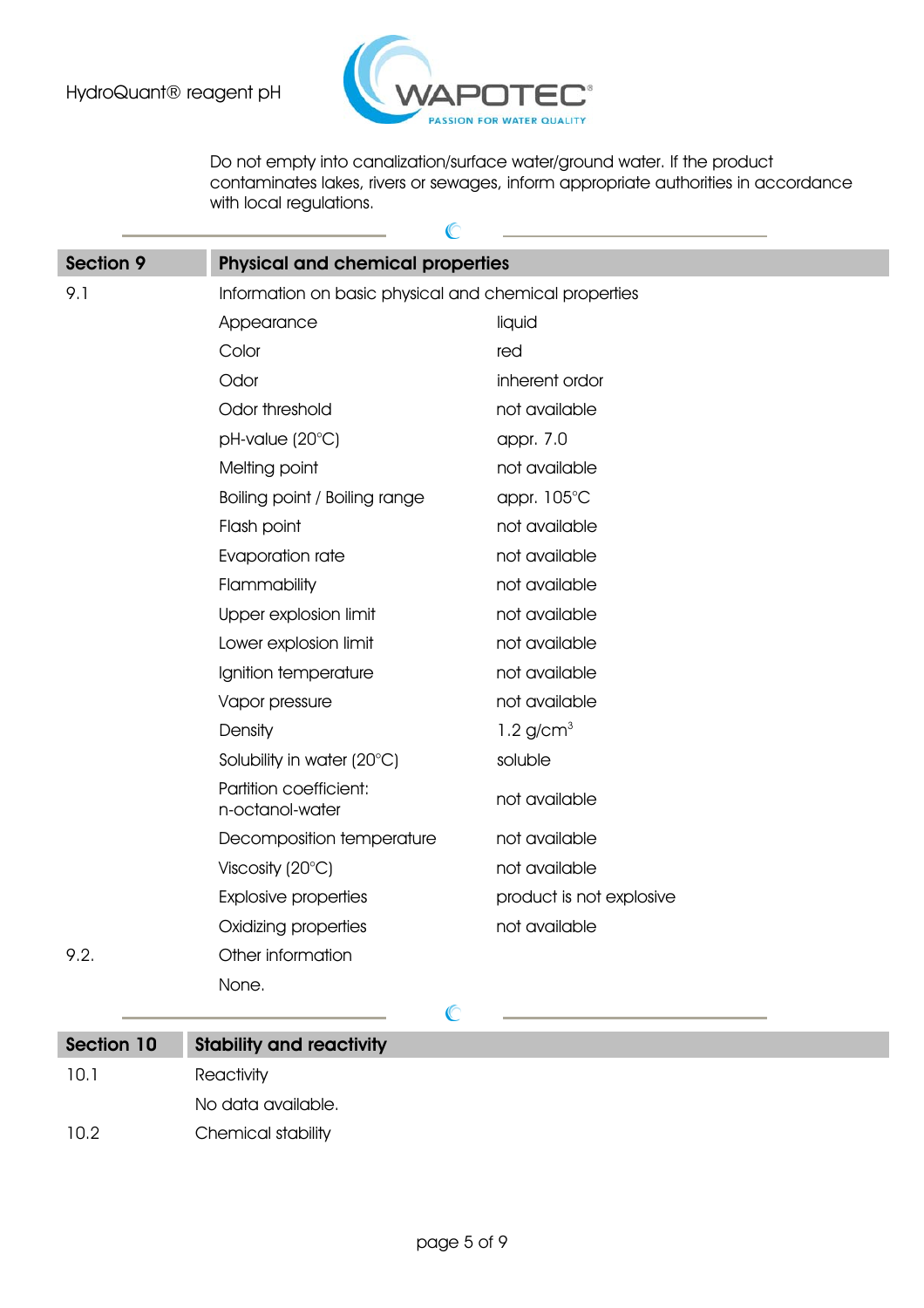

|      | No data available.                 |
|------|------------------------------------|
| 10.3 | Possibility of hazardous reactions |
|      | No data available.                 |
| 10.4 | Conditions to avoid                |
|      | No data available.                 |
| 10.5 | Incompatible material              |
|      | No data available.                 |
| 10.6 | Hazardous decomposition products   |
|      | No data available.                 |
|      |                                    |

Section 11 Toxicological information

11.1 Information on toxicological effects

 $\mathbb{C}$  LD/LC<sub>50</sub> values of individual components relevant for classification (literature values)

Acute inhalative toxicity:

Quantitative data on the toxical effect of this product are not available.

- **C** Primary irritant effect
- Skin: slight irritant
- Eye: slight irritant
- **C** Sensitization

Sensitization possible in predisposed persons.

**C** Cancerogenity

The product does not contain any ingredients at a concentration equal or higher than 0,1%, being listed as carcinogen at the International Agency for Cancer Research (IARC) or the American Conference for Governmental Industrial Hygienic (ACGIH).

**C** Genotoxicity in vitro

Ames test

Result: negative (related to pure substance) (IUCLID)

**C** Mutagenicity

The product does not contain any ingredients at a concentration equal or higher than 0.1%, being classified as mutagen.

**C** Reproductive toxicity

The product does not contain any ingredients at a concentration equal or higher than 0.1%, being classified as reprotoxic.

Additional information:

Hazardous properties cannot be excluded, but are very unlikely when substance is used according to specifications. The usual precautions in handling chemicals have to be taken.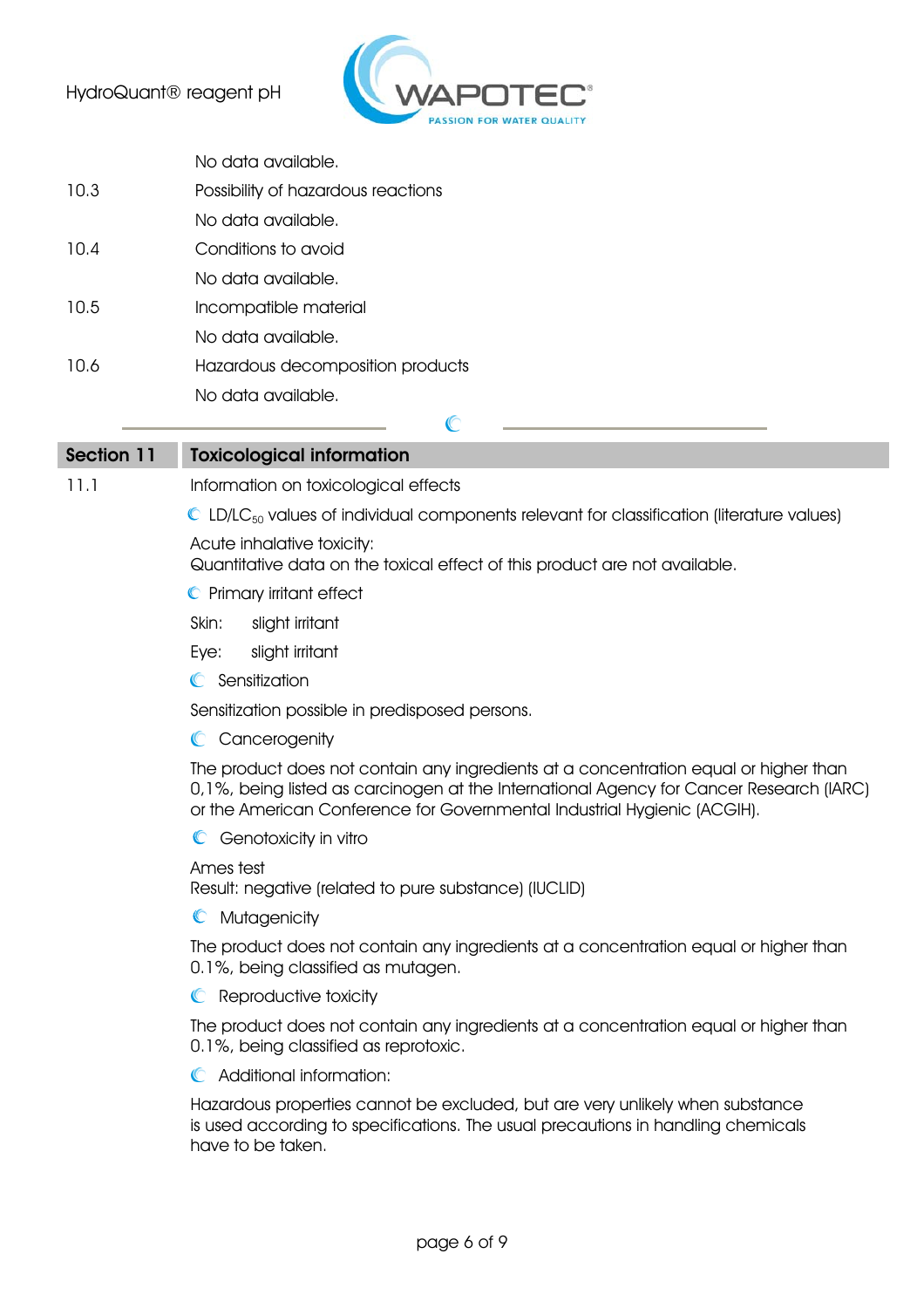

After resorption of toxic quantities: Drop in blood pressure, vomiting, allergic reactions.

| <b>Section 12</b> | <b>Ecological information</b>                                                                                                                                                                               |
|-------------------|-------------------------------------------------------------------------------------------------------------------------------------------------------------------------------------------------------------|
| 12.1              | Toxicity                                                                                                                                                                                                    |
|                   | C Ecotoxicity                                                                                                                                                                                               |
|                   | Quantitative data on the toxical effect of this product are not available.                                                                                                                                  |
| 12.2              | Persistence and degradability                                                                                                                                                                               |
|                   | No relevant information available.                                                                                                                                                                          |
| 12.3              | <b>Bioaccumulation potential</b>                                                                                                                                                                            |
|                   | No relevant information available.                                                                                                                                                                          |
| 12.4              | Mobility in soil                                                                                                                                                                                            |
|                   | No relevant information available.                                                                                                                                                                          |
| 12.5              | Results of PBT- and vPvB-assessment                                                                                                                                                                         |
|                   | No data available.                                                                                                                                                                                          |
| 12.6              | Other adverse effects                                                                                                                                                                                       |
|                   | No data available.                                                                                                                                                                                          |
|                   | C Other ecological information                                                                                                                                                                              |
|                   | Do not allow to enter waters, waste water, or soil.                                                                                                                                                         |
|                   |                                                                                                                                                                                                             |
| <b>Section 13</b> | <b>Disposal considerations</b>                                                                                                                                                                              |
| 13.1              | Waste treatment methods<br>O                                                                                                                                                                                |
|                   | Chemicals must be disposed of in compliance with national and regional regulations.<br>Under www.retrologistik.de you will find country- and substance-specific information as<br>well as contact partners. |
|                   | Waste key number                                                                                                                                                                                            |
|                   | Not applicable.                                                                                                                                                                                             |
|                   | Waste name                                                                                                                                                                                                  |
|                   | Not applicable.                                                                                                                                                                                             |
|                   | European waste catalogue                                                                                                                                                                                    |
|                   | EWC-waste key is source-related.<br>The decision is up to the enduser.                                                                                                                                      |

C Contaminated packaging material

Chemicals must be disposed of in compliance with national and regional regulations. Under www.retrologistik.de you will find country- and substance-specific information as well as contact partners.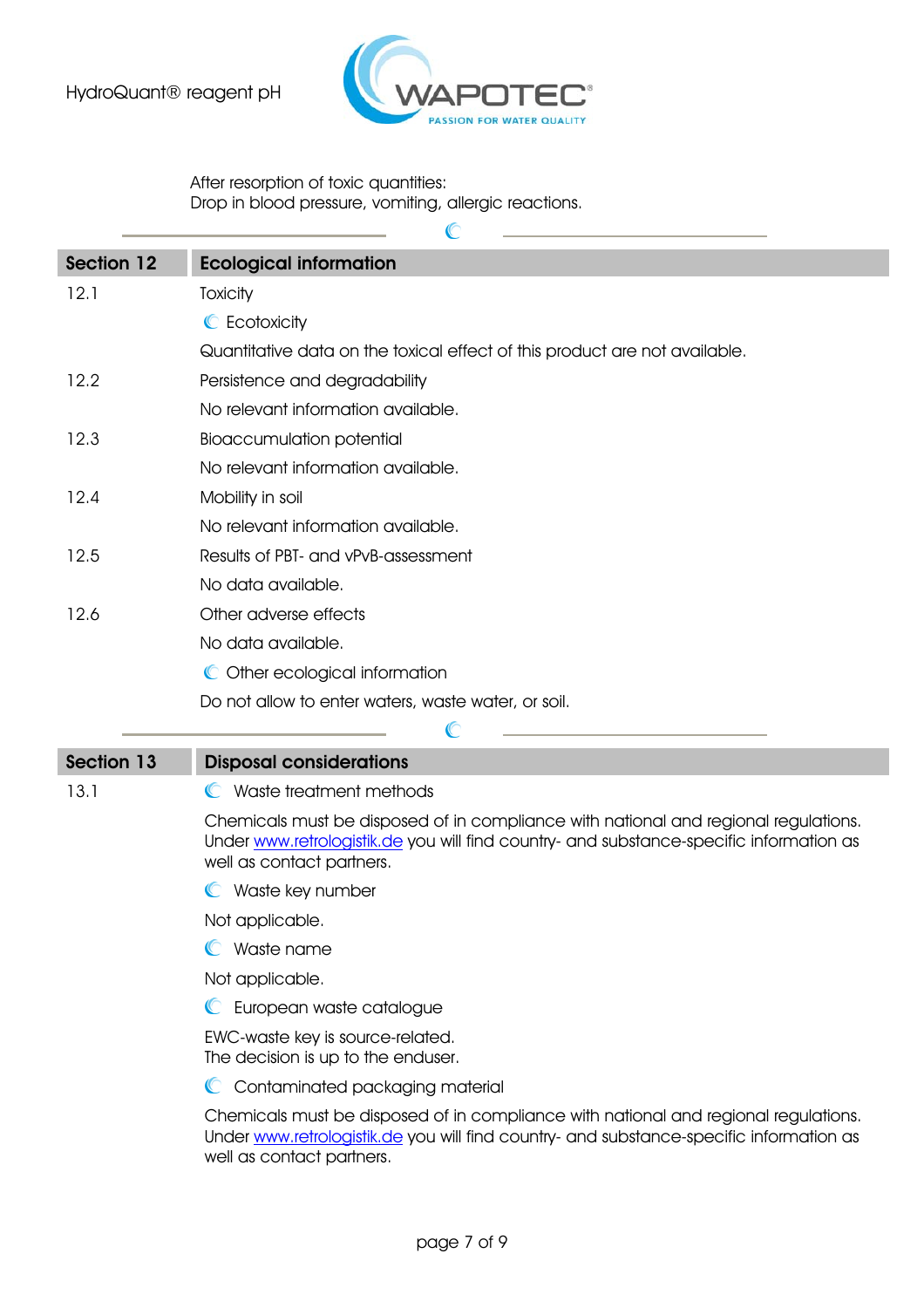

## $\mathbb{C}$ Section 14 Transport information No dangerous good according to regulation for transport of dangerous goods. 14.1 UN-Number Not applicable. 14.2 Proper UN-shipping name Not applicable. 14.3 Transport hazard class Not applicable. 14.4 Packaging group Not applicable. 14.5 Environmental hazards Not applicable. 14.6 Special precautions for the user Not applicable. 14.7 Transport in bulk according to Annex II of MARPOL agreement 73/78 and according to IBC-Code Not applicable.  $\mathbb{C}$

# Section 15 Regulatory information 15.1 Safety-, health-, ambient- and legislation specific instructions for substance or mixture This safety data sheet complies with the Regulations (EC) Reach N° 1907/2006.

### National regulations:

Austria:

- $\mathbb{C}$ Labeling according to BGBl II 2000/81 ChemV 1999. The product is not classified and does not require hazards identification.
- $\mathbb{C}$ ChemG 1996-amendment 2011. This product is not classified hazardous (no hazardous preparation)according to the Austrian chemical legislation of 1996- amendment 2011.
- $\mathbb{C}$ VbF - Directive about combustible liquids (BGBl 1991/240) This product is not classified as combustible liquid acc. VbF.

Germany:

- © Classification in water hazard classes according VwVwS dated 17.05.1999/annex 4 Not water hazardous
- 15.2 Chemical safety assessment
	- A chemical safety assessment has not been carried out.